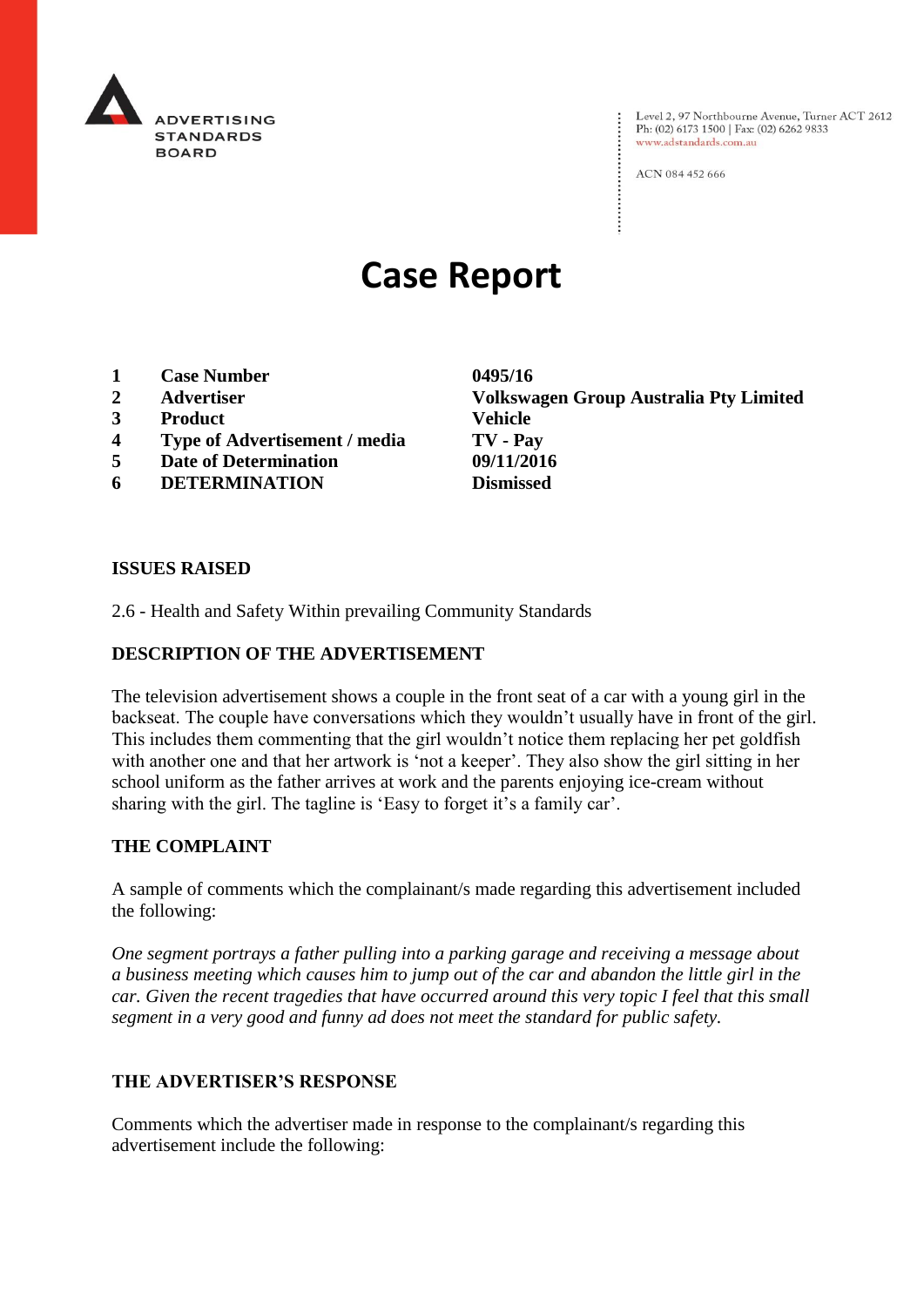*In relation to section 2 of the AANA Code of Ethics, the advertisement does not portray people or depict material in a discriminatory manner. There is no sexual appeal which is exploitative and degrading of any individual or group of people. There is no portrayal of violence in anyway whatsoever. There is no sexuality or nudity in the advisement. There is no inappropriate language used in the advertisement.*

*In relation to concerns that the advertisement may be contrary to health and safety, we respond as follows:*

*The advertisement clearly makes use of humour and quite obvious exaggeration regarding everyday situations with children in the car.*

*• The child in the advert is never shown as being left alone in the car and is with an adult at all times and in all scenes.*

*• At no point does the child appear to be in distress, and much of the focus of the advertisement is put on the humour of the child's reactions to each situation.*

*• The child casted is of school age 6 years old with the intention that she is mature enough to understand and respond to the various everyday situations.*

*• The tone is a light hearted play on the fact that the Tiguan doesn't feel like a family SUV and the overriding theme is that 'it's easy to forget it's a family car'.*

*• The suggestion that the advertisement advocates that parents leave children unattended in cars or encourages the abandonment of children in cars is taking the literal message of the advertisement too far.*

*At Volkswagen we believe in the importance of car safety and all actors (including children) that feature in our advertising do so in a way that they comply with national laws and regulation.*

*Finally, Volkswagen Group Australia is committed to co-operating with the Advertising Standards Bureau and that any issues raised by the Advertising Standards Bureau will be addressed promptly and diligently.*

## **THE DETERMINATION**

The Advertising Standards Board ("Board") considered whether this advertisement breaches Section 2 of the Advertiser Code of Ethics (the "Code").

The Board noted the complainant's concerns that the advertisement depicts the serious issue of children being left in cars and forgotten, and that it is inappropriate to make light of this issue. In particular the Board noted the complainants' concern with the scene where the father appears to be leaving the car for work having forgotten to drop his daughter off at school, at that this behaviour has led to the death of infants and children in recent years. The Board viewed the advertisement and noted the advertiser's response.

The Board considered Section 2.6 of the Code. Section 2.6 of the Code states: "Advertising or Marketing Communications shall not depict material contrary to Prevailing Community